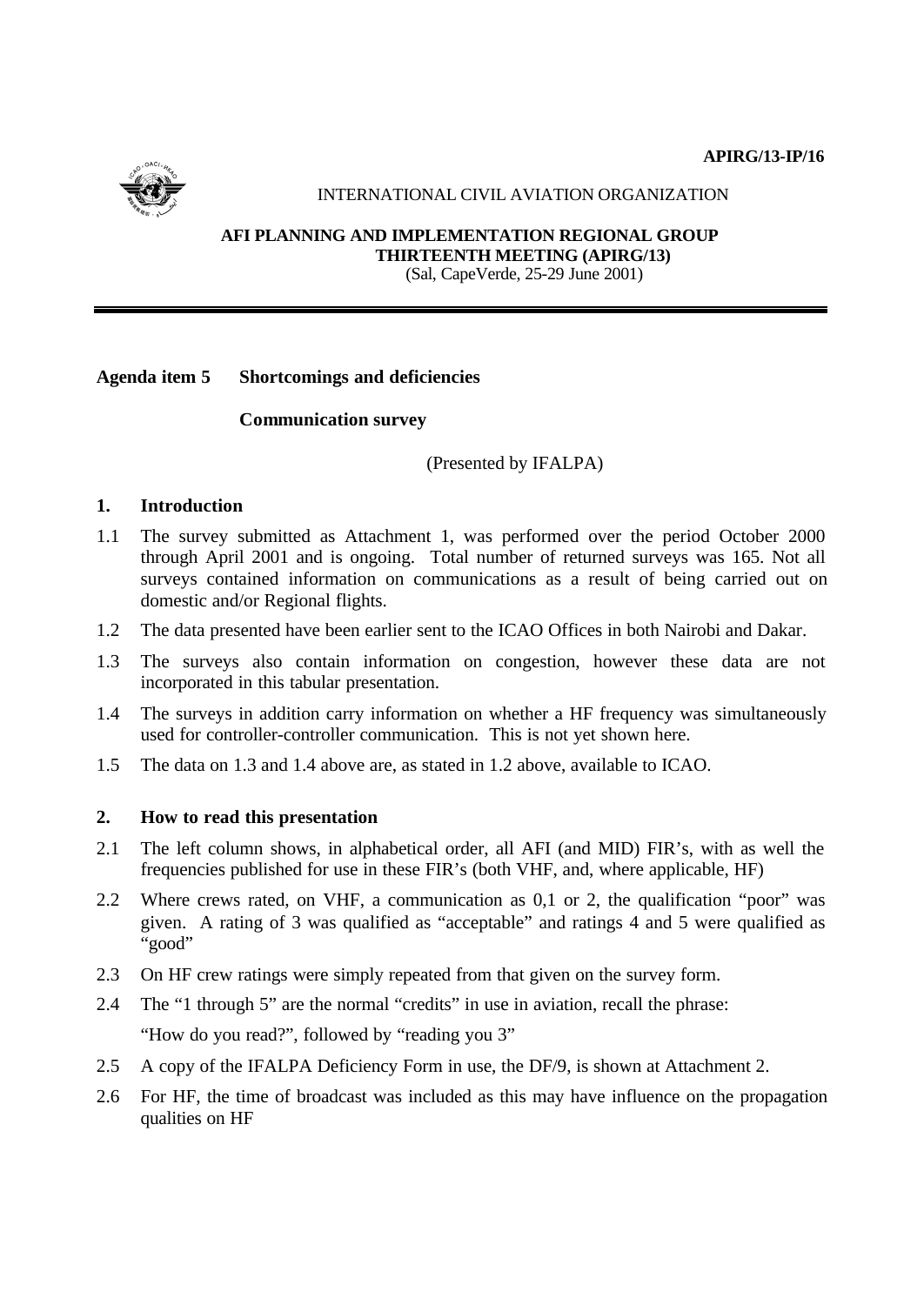## **3. The survey results and APIRG**

- 3.1 What the survey shows is the continuing widespread use of HF.
- 3.2 Not presented in this table is the continuing widespread use of HF for pilot-controller use and at the same time for controller-controller use, signifying non-availability or non-use of ATS/DS.
- 3.3 APIRG is requested to take these results and observations into considerations when discussing reduction of longitudinal, horizontal and vertical separation.

## **4. In addition**

- 4.1 "Souls on board", "endurance", " type of aircraft" and "registration", continue to form part of information sought by controllers. Apart from these requests often being made at inopportune moments (on HF whilst some 10 minutes later VHF can be established with the same ACC unit, or on ground frequency and then again on tower frequency of the same airport), these requests clearly signify lack of proper AFTN
- 4.2 APIRG is requested to take this last comment into account when considering reducing separation.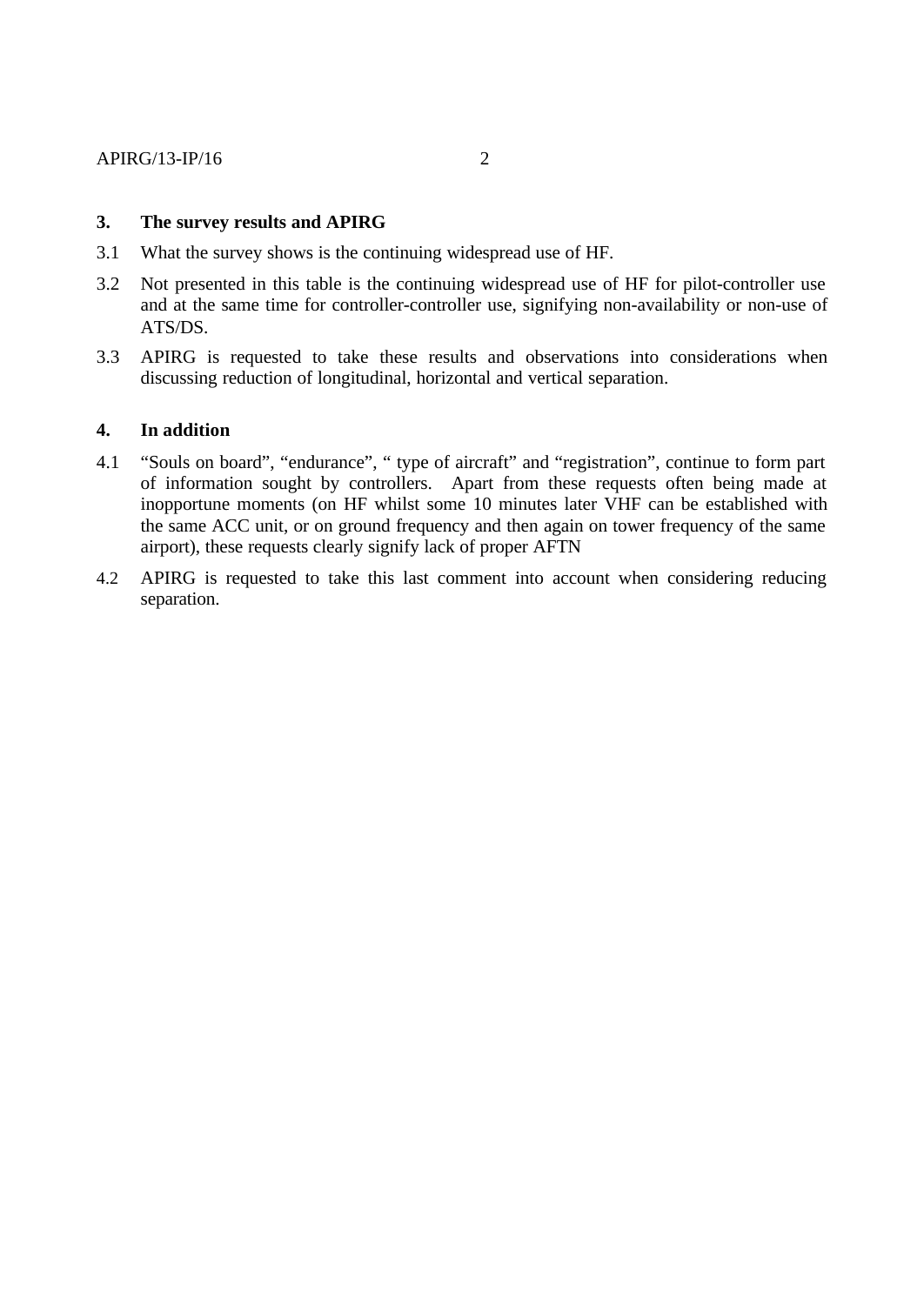| Period October 2000-October 2001 |                  |                |                |                                  | <b>NRS</b>     | 1547                    | <b>THROUGH</b>          |                |                         | 1712                    |                |
|----------------------------------|------------------|----------------|----------------|----------------------------------|----------------|-------------------------|-------------------------|----------------|-------------------------|-------------------------|----------------|
|                                  |                  |                | <b>VHF</b>     |                                  |                |                         | HF                      |                |                         |                         |                |
| <b>FIR/TMA</b>                   | <b>FREQ</b>      | <b>POOR</b>    | ACC            | GOOD                             | <b>FREQ</b>    | $\overline{\mathbf{0}}$ | $\overline{\mathbf{1}}$ | $\overline{2}$ | $\overline{\mathbf{3}}$ | $\overline{\mathbf{4}}$ | $\overline{5}$ |
|                                  |                  |                |                |                                  |                |                         |                         |                |                         |                         |                |
| Abidjan                          | 121.10           |                |                | $\sqrt{2}$                       | 6535           |                         |                         |                |                         |                         |                |
| D111                             | 129.10           |                |                |                                  | 6586           |                         |                         |                |                         |                         |                |
|                                  |                  |                |                |                                  | 6673           |                         |                         |                |                         |                         |                |
|                                  |                  |                |                |                                  | 8861           |                         |                         |                |                         |                         |                |
|                                  |                  |                |                |                                  | 13294          |                         |                         |                |                         |                         |                |
|                                  | 126.70           |                |                |                                  |                |                         |                         |                |                         |                         |                |
| Accra<br><b>DGAC</b>             | 130.90           | $\mathbf{1}$   | $\mathbf{1}$   | 11<br>$\sqrt{6}$                 | 5493<br>6586   | $\sqrt{2}$              |                         |                |                         |                         |                |
|                                  |                  |                |                |                                  | 8903           | $\overline{2}$          |                         |                | $\mathbf{1}$            |                         |                |
|                                  |                  |                |                |                                  | 13294          |                         |                         |                |                         |                         |                |
|                                  |                  |                |                |                                  |                |                         |                         |                |                         |                         |                |
| Addis Ababa                      | 121.10           |                |                |                                  | 3467           |                         |                         |                |                         |                         |                |
| <b>HAAA</b>                      | 125.10           | $\mathfrak{Z}$ | $\mathbf{1}$   | 5                                | 5517           |                         |                         |                |                         |                         |                |
|                                  | 129.50           |                |                |                                  | 6574           |                         |                         |                |                         |                         |                |
|                                  |                  |                |                |                                  | 8870           |                         |                         |                |                         |                         |                |
|                                  |                  |                |                |                                  | 11300<br>13288 | $\overline{4}$          |                         | $\mathbf{1}$   | $\mathfrak{Z}$          | $\overline{4}$          |                |
|                                  |                  |                |                |                                  | 17961          |                         |                         |                |                         |                         |                |
|                                  |                  |                |                |                                  |                |                         |                         |                |                         |                         |                |
| Alger                            | 123.80           | $\mathfrak s$  |                | $\sqrt{2}$                       | 3419           |                         |                         |                |                         |                         |                |
| <b>DAAA</b>                      | 124.10           | $\mathbf{1}$   | $\mathbf{1}$   | 5                                | 5652           | $\mathbf{1}$            |                         |                |                         |                         |                |
|                                  | 124.60           |                |                |                                  | 8894           | 6                       |                         | 4              | $\overline{4}$          | $\sqrt{ }$              |                |
|                                  | 125.40           |                | $\mathfrak{Z}$ | $\mathfrak s$                    | 13273          | $\mathfrak{2}$          |                         |                |                         |                         |                |
|                                  | 125.70<br>127.30 |                |                | $\overline{c}$<br>$\overline{4}$ | 17961          |                         |                         |                |                         |                         |                |
|                                  | 128.10           | $\sqrt{2}$     |                |                                  |                |                         |                         |                |                         |                         |                |
|                                  | 131.30           | $\mathbf{1}$   | $\mathbf{1}$   | $\mathfrak{Z}$                   |                |                         |                         |                |                         |                         |                |
|                                  | 132.45           |                |                |                                  |                |                         |                         |                |                         |                         |                |
|                                  |                  |                |                |                                  |                |                         |                         |                |                         |                         |                |
| Antananarivo                     | 125.10           |                |                |                                  | 3467           |                         |                         |                |                         |                         |                |
| <b>FMMM</b>                      | 126.70           |                |                |                                  | 3476           |                         |                         |                |                         |                         |                |
|                                  | 128.90           |                |                |                                  | 4657           |                         |                         |                |                         |                         |                |
|                                  | 129.50           | $\mathbf{1}$   |                |                                  | 5634<br>8879   |                         |                         |                | $\mathbf{1}$            | $\mathbf{1}$            |                |
|                                  |                  |                |                |                                  | 13306          |                         |                         |                |                         |                         |                |
|                                  |                  |                |                |                                  |                |                         |                         |                |                         |                         |                |
| Asmara                           | 120.70           |                |                |                                  | 3467           |                         |                         |                |                         |                         |                |
| <b>HHAA</b>                      |                  |                |                |                                  | 5517           |                         |                         |                |                         |                         |                |
|                                  |                  |                |                |                                  | 5658           |                         |                         |                |                         |                         |                |
|                                  |                  |                |                |                                  | 6574           |                         |                         |                |                         |                         |                |
|                                  |                  |                |                |                                  | 8870<br>11300  |                         |                         |                |                         |                         |                |
|                                  |                  |                |                |                                  |                |                         |                         |                |                         |                         |                |
| Bamako                           | 119.10           |                |                | $\mathbf{1}$                     | 6673           |                         |                         |                |                         |                         |                |
|                                  |                  |                |                |                                  | 8861           |                         |                         |                |                         |                         |                |
| Bangui                           | 119.70           |                |                |                                  | 6559           |                         |                         |                |                         |                         |                |
|                                  |                  |                |                |                                  | 8903           |                         |                         |                |                         |                         |                |

# **AFI/MID EN-ROUTE COMMUNICATIONS**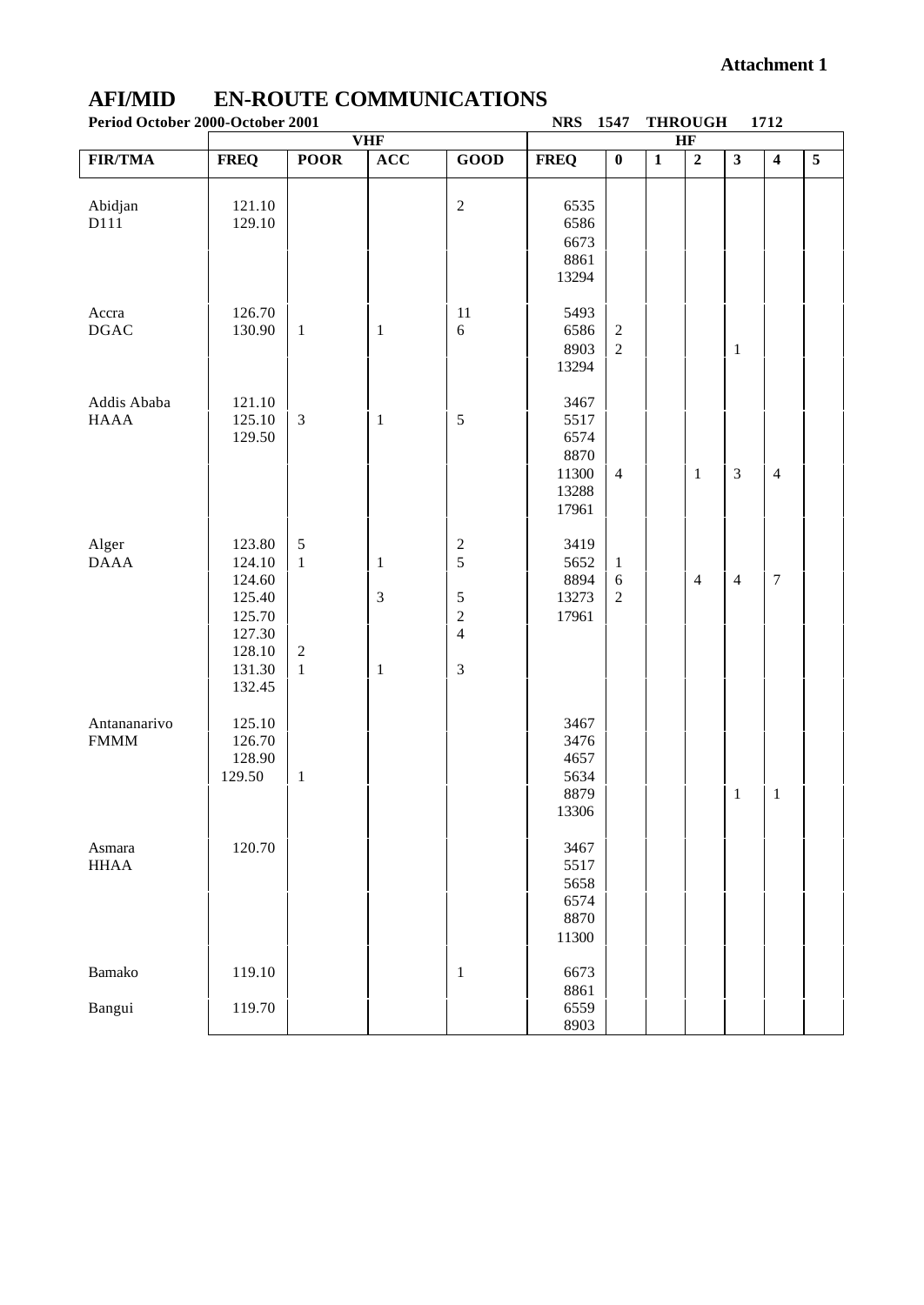| EN-ROUTE COMMUNICATIONS AFI              |                                                                                                  |                                                         |                                                                      |                                              |                                                                                                 |                |                |                                                                    |                         |                            |                |
|------------------------------------------|--------------------------------------------------------------------------------------------------|---------------------------------------------------------|----------------------------------------------------------------------|----------------------------------------------|-------------------------------------------------------------------------------------------------|----------------|----------------|--------------------------------------------------------------------|-------------------------|----------------------------|----------------|
| <b>FIR/TMA</b>                           | <b>FREQ</b>                                                                                      | <b>POOR</b>                                             | <b>VHF</b><br>ACC                                                    | GOOD                                         | <b>FREQ</b>                                                                                     | $\pmb{0}$      | $\overline{1}$ | $\ensuremath{\mathbf{H}}\ensuremath{\mathbf{F}}$<br>$\overline{2}$ | $\overline{\mathbf{3}}$ | $\overline{\mathbf{4}}$    | $\overline{5}$ |
|                                          |                                                                                                  |                                                         |                                                                      |                                              |                                                                                                 |                |                |                                                                    |                         |                            |                |
|                                          |                                                                                                  |                                                         |                                                                      |                                              |                                                                                                 |                |                |                                                                    |                         |                            |                |
| Beira<br><b>FQBE</b>                     | 126.10<br>130.90                                                                                 | $\mathfrak{Z}$                                          |                                                                      | $\ensuremath{\mathfrak{Z}}$<br>$\mathbf{1}$  | 2878<br>3476<br>5493<br>5634<br>6559<br>6586<br>8879<br>8888<br>8903<br>11300<br>13294<br>17961 | $\mathbf{1}$   |                | $\mathbf{1}$                                                       | $\mathbf 2$             | $\,1$                      |                |
| Benghazi                                 | 121.90<br>126.50<br>129.20                                                                       |                                                         |                                                                      | $\overline{9}$                               | 3467<br>5517<br>11300<br>13336                                                                  |                |                |                                                                    |                         |                            |                |
| Bloemfontein<br>FABL                     | 120.30                                                                                           | $\mathbf{1}$                                            | $\,1\,$                                                              | $\,8\,$                                      |                                                                                                 |                |                |                                                                    |                         |                            |                |
| <b>Brazzaville</b>                       | 121.10                                                                                           |                                                         |                                                                      |                                              | 2878<br>5493<br>6559<br>8873<br>8903<br>13294                                                   | $\mathbf{1}$   | $\,1$          |                                                                    | $\mathfrak{Z}$          | $\mathbf{1}$<br>$\sqrt{2}$ |                |
| Bujumbura<br><b>HBBA</b>                 | 118.70<br>119.70                                                                                 |                                                         |                                                                      |                                              | 8879<br>8903<br>8913<br>11300                                                                   |                |                |                                                                    |                         |                            |                |
| Cairo<br>${\rm HECC}$                    | 124.30<br>124.70<br>125.30<br>126.60<br>127.70<br>129.40<br>130.90<br>132.00<br>132.17<br>134.50 | $\sqrt{2}$<br>$\,1\,$<br>$\mathfrak{S}$<br>$\mathbf{1}$ | $\mathbf{1}$<br>$\overline{\mathbf{3}}$<br>$\,1\,$<br>$\overline{c}$ | $\mathbf{1}$<br>$\mathbf{1}$<br>$\,1\,$<br>5 | 3467<br>5517<br>6574<br>11300<br>13288                                                          | $\overline{2}$ |                | $\mathbf{1}$<br>$\mathbf{1}$                                       | $\mathbf{1}$            | $\overline{4}$             | $\overline{5}$ |
| Canarias<br>$\operatorname{GCC}$         | 126.50<br>129.10<br>130.90<br>133.00                                                             |                                                         |                                                                      |                                              |                                                                                                 |                |                |                                                                    |                         |                            |                |
| Capetown<br>$\ensuremath{\mathsf{FACT}}$ | 125.10<br>126.50                                                                                 |                                                         |                                                                      | $\sqrt{2}$                                   |                                                                                                 |                |                |                                                                    |                         |                            |                |
| Casablanca<br><b>GMMM</b>                | 124.50<br>125.10<br>125.50<br>126.70<br>128.80                                                   |                                                         |                                                                      | $\,1\,$<br>$\,1\,$                           | 3452<br>5554<br>6535<br>8861<br>13357                                                           |                |                |                                                                    |                         |                            |                |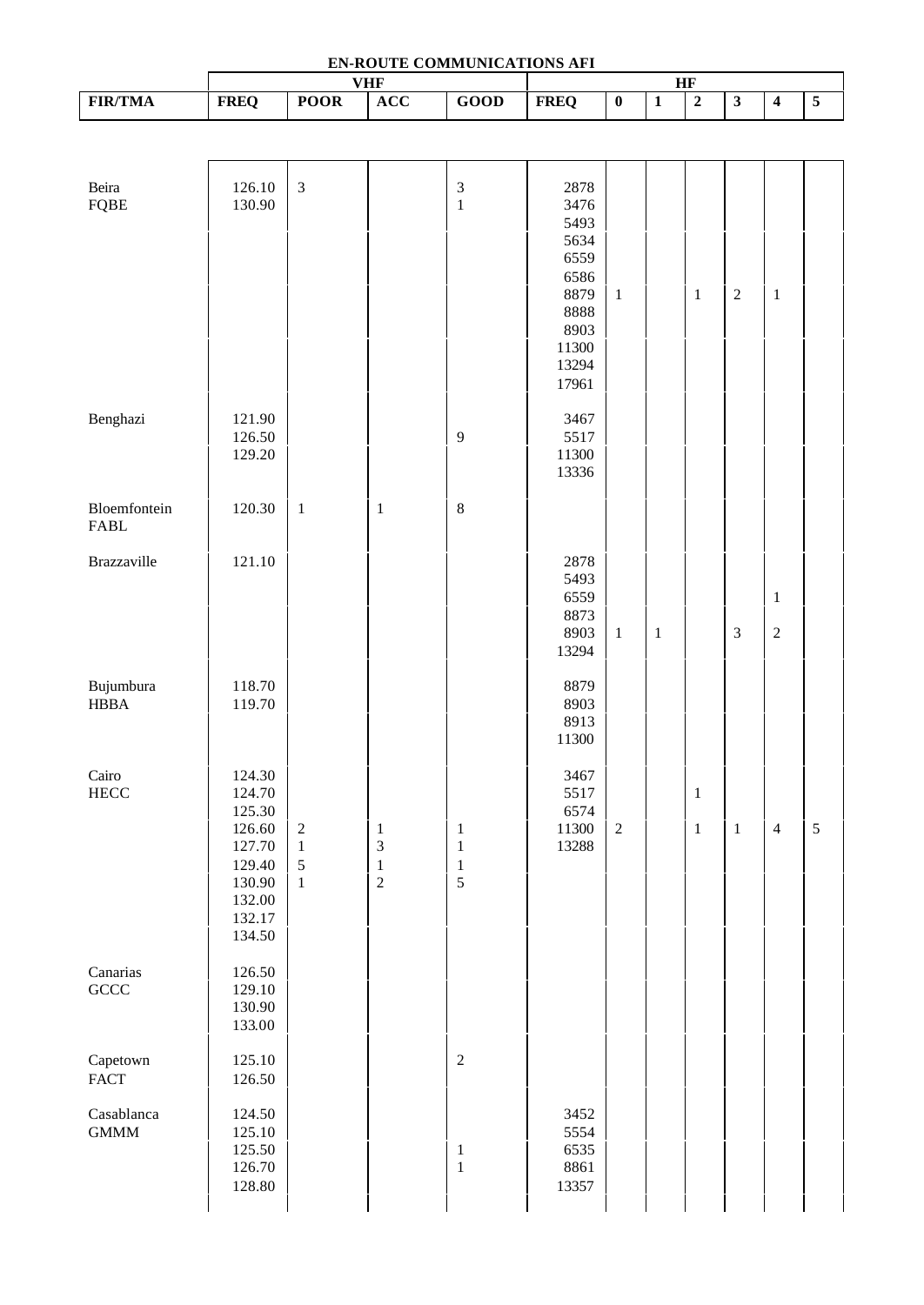| EN-ROUTE COMMUNICATIONS AFI<br><b>VHF</b><br>HF |                                      |                  |                                       |                                             |                                                                                  |              |                         |                |                         |                         |                |
|-------------------------------------------------|--------------------------------------|------------------|---------------------------------------|---------------------------------------------|----------------------------------------------------------------------------------|--------------|-------------------------|----------------|-------------------------|-------------------------|----------------|
| <b>FIR/TMA</b>                                  | <b>FREQ</b>                          | <b>POOR</b>      | ACC                                   | GOOD                                        | <b>FREQ</b>                                                                      | $\pmb{0}$    | $\overline{\mathbf{1}}$ | $\overline{2}$ | $\overline{\mathbf{3}}$ | $\overline{\mathbf{4}}$ | $\overline{5}$ |
|                                                 |                                      |                  |                                       |                                             |                                                                                  |              |                         |                |                         |                         |                |
| Conakry                                         |                                      |                  |                                       |                                             | 6589<br>8861                                                                     |              |                         |                |                         |                         |                |
| Dakar<br>GOOO                                   | 120.50<br>127.30<br>129.50<br>131.30 |                  |                                       |                                             | 3452<br>5565<br>5680<br>6535<br>6673<br>8861<br>11291<br>13315<br>13357<br>17955 |              |                         |                |                         |                         |                |
| Dar es Salaam<br><b>HTDC</b>                    | 119.30<br>119.60<br>123.30           | $\,1\,$          | $\sqrt{2}$                            | $\overline{\mathbf{c}}$<br>$\,1\,$<br>$\,1$ | 5517<br>8870<br>8879<br>11300<br>13306                                           | $\mathbf{1}$ |                         | $\,1$          | $\mathbf{1}$            |                         |                |
| Douala                                          | 125.10<br>129.50                     |                  |                                       | $\,8\,$                                     | 5493<br>6559<br>8873<br>8903<br>13294                                            |              |                         |                |                         |                         |                |
| Durban<br><b>FADN</b>                           | 120.50                               |                  |                                       |                                             |                                                                                  |              |                         |                |                         |                         |                |
| Entebbe<br><b>HUEC</b>                          | 128.50                               |                  |                                       |                                             | 5517<br>8903<br>11300                                                            |              |                         |                |                         |                         |                |
| Freetown                                        |                                      |                  |                                       |                                             | 5680<br>6610<br>6673<br>8861                                                     |              |                         |                |                         |                         |                |
| Gabarone<br>${\rm FBGR}$                        | 126.10<br>127.10<br>128.20           | $\sqrt{2}$<br>11 | $\begin{array}{c} 2 \\ 4 \end{array}$ | $\mathbf{1}$<br>12<br>$\overline{3}$        | 5493<br>6586<br>8888<br>13294                                                    |              |                         |                |                         |                         |                |
| Harare<br>${\rm FVHA}$                          | 125.10<br>131.50                     | $\mathbf{1}$     |                                       | 12                                          | 8879                                                                             |              |                         |                |                         |                         |                |
| Johannesburg<br><b>FAJS</b>                     | 124.50<br>126.70<br>128.30           |                  | $\sqrt{2}$                            | $\overline{7}$<br>21<br>$\,8\,$             | 5565<br>6559<br>8861<br>13315<br>17955<br>21926                                  |              |                         |                |                         |                         |                |
| Kano<br><b>DNKK</b>                             | 121.70<br>124.10<br>128.50           | $\sqrt{2}$       | $\mathbf{1}$                          | 11                                          | 6879<br>8903<br>9495<br>13294                                                    |              | $\mathbf{1}$            |                |                         |                         |                |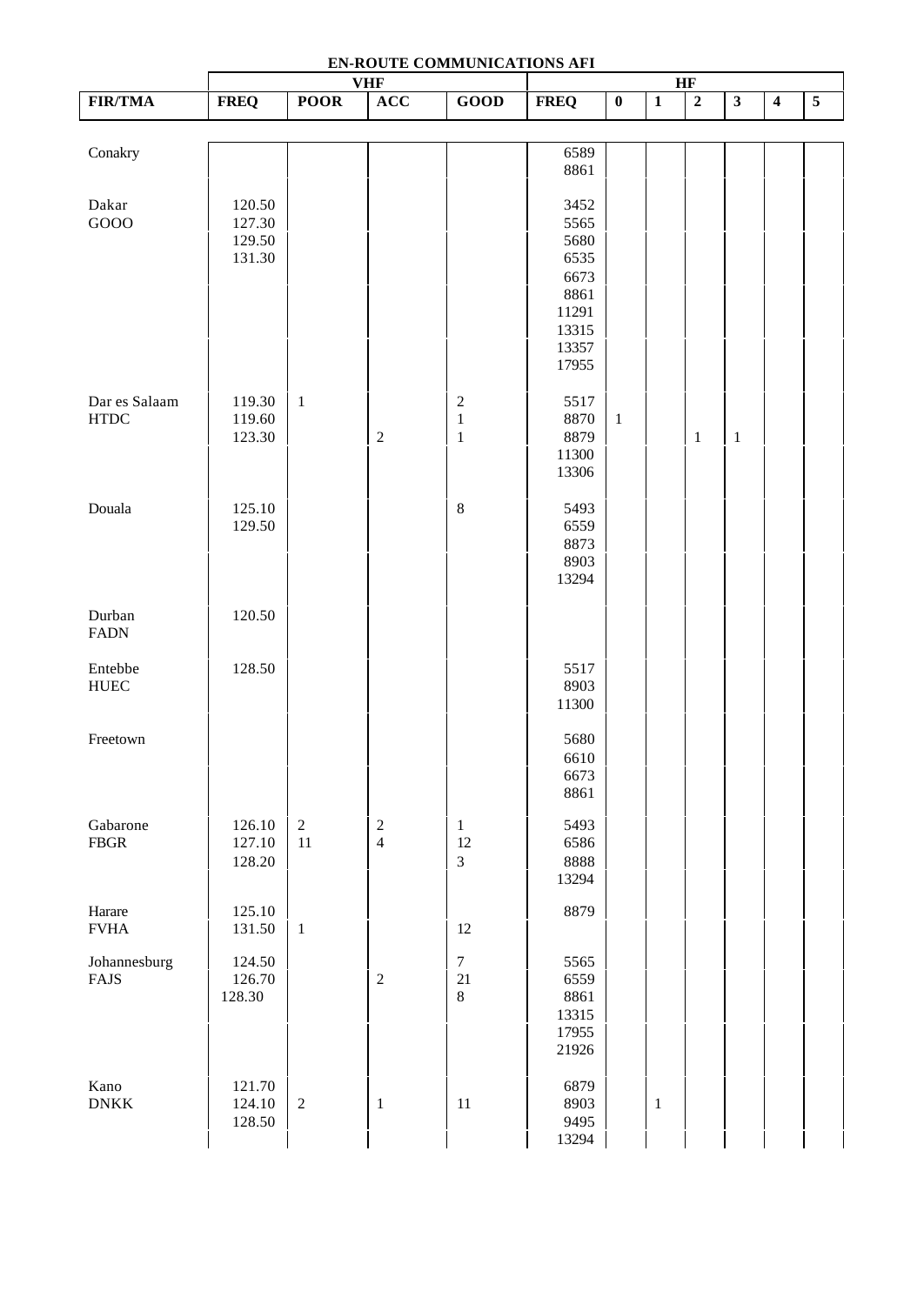| EN-ROUTE COMMUNICATIONS AFI |                  |              |                |                         |                |                         |                |                |                                                 |                         |                |
|-----------------------------|------------------|--------------|----------------|-------------------------|----------------|-------------------------|----------------|----------------|-------------------------------------------------|-------------------------|----------------|
| <b>FIR/TMA</b>              |                  |              | <b>VHF</b>     |                         |                |                         |                | <b>HF</b>      |                                                 |                         |                |
|                             | <b>FREQ</b>      | <b>POOR</b>  | ACC            | GOOD                    | <b>FREQ</b>    | $\overline{\mathbf{0}}$ | $\overline{1}$ | $\overline{2}$ | $\overline{\mathbf{3}}$                         | $\overline{\mathbf{4}}$ | $\overline{5}$ |
|                             |                  |              |                |                         |                |                         |                |                |                                                 |                         |                |
|                             |                  |              |                |                         |                |                         |                |                |                                                 |                         |                |
| Khartoum                    | 124.70           |              |                | 13                      | 3467           | $\sqrt{2}$              |                |                |                                                 |                         |                |
| <b>HSSS</b>                 | 125.50           |              |                |                         | 5517           | $\sqrt{2}$              |                |                |                                                 |                         |                |
|                             | 127.30           |              |                |                         | 6574           | $\overline{c}$          |                |                |                                                 |                         |                |
|                             |                  |              |                |                         | 8959<br>11300  | $\mathbf{1}$<br>15      | $\overline{2}$ | $\overline{4}$ | 11                                              | 17                      | $\mathbf{1}$   |
|                             |                  |              |                |                         | 13288          | $\mathbf{1}$            |                |                |                                                 |                         |                |
|                             |                  |              |                |                         |                |                         |                |                |                                                 |                         |                |
| Kigali                      | 124.30           |              |                |                         | 3467           |                         |                |                |                                                 |                         |                |
| <b>HRYR</b>                 |                  |              |                |                         | 13288          |                         |                |                |                                                 |                         |                |
| Kinshasa                    | 120.50           |              |                |                         | 2851           |                         |                |                |                                                 |                         |                |
| <b>FZAA</b>                 | 123.70           |              |                |                         | 2878           |                         |                |                |                                                 |                         |                |
|                             | 126.10           |              |                |                         | 5493           |                         |                |                |                                                 |                         |                |
|                             | 128.10           |              |                |                         | 6559           |                         |                |                |                                                 |                         |                |
|                             |                  |              |                |                         | 8888           |                         |                |                |                                                 |                         |                |
|                             |                  |              |                |                         | 8903<br>8906   |                         |                |                | $\mathfrak{2}% \left( \mathfrak{2}\right) ^{2}$ |                         |                |
|                             |                  |              |                |                         | 8959           |                         |                |                |                                                 |                         |                |
|                             |                  |              |                |                         | 10009          |                         |                |                |                                                 |                         |                |
|                             |                  |              |                |                         | 10057          |                         |                |                |                                                 |                         |                |
|                             |                  |              |                |                         | 13294          |                         |                |                |                                                 |                         |                |
|                             |                  |              |                |                         | 13304<br>17961 |                         |                |                |                                                 |                         |                |
| Kisangani                   | 121.10           |              |                |                         | 5493           |                         |                |                |                                                 |                         |                |
| <b>FZIC</b>                 | 124.70           |              |                |                         | 8903           |                         |                |                |                                                 |                         |                |
|                             | 125.90           |              |                |                         | 8906           |                         |                |                |                                                 |                         |                |
|                             | 128.90           |              |                |                         | 10009          |                         |                |                |                                                 |                         |                |
|                             | 130.90           |              |                |                         | 13294<br>17961 |                         |                |                |                                                 |                         |                |
|                             |                  |              |                |                         |                |                         |                |                |                                                 |                         |                |
| Lagos                       | 124.30           | $\mathbf{1}$ | $\mathbf{1}$   | $\mathbf{1}$            | 5493           |                         |                |                |                                                 |                         |                |
|                             | 124.70           | $\sqrt{2}$   | $\overline{c}$ |                         | 6586           |                         |                |                |                                                 |                         |                |
|                             | 127.30           | $1\,$        | $\,1$          | $\overline{4}$          | 8903<br>9495   |                         |                |                |                                                 |                         |                |
|                             |                  |              |                |                         | 13294          |                         |                |                |                                                 |                         |                |
|                             |                  |              |                |                         |                |                         |                |                |                                                 |                         |                |
| Libreville                  | 126.50           |              |                | $\sqrt{6}$              | 6559           |                         |                |                |                                                 |                         |                |
|                             |                  |              |                |                         | 8873<br>8903   |                         |                |                |                                                 |                         |                |
|                             |                  |              |                |                         |                |                         |                |                |                                                 |                         |                |
| Lilongwe                    | 120.60           |              |                |                         | 3425           |                         |                |                |                                                 |                         |                |
| <b>FWLL</b>                 | 128.00           | $\mathbf{1}$ |                | $\overline{\mathbf{c}}$ | 4657           |                         |                |                |                                                 |                         |                |
| Blantyre                    | 124.90           |              |                | $\mathbf{1}$            | 6586<br>8873   |                         |                |                |                                                 |                         |                |
|                             |                  |              |                |                         | 8879           |                         |                |                |                                                 |                         |                |
|                             |                  |              |                |                         | 8888           |                         |                |                |                                                 |                         |                |
|                             |                  |              |                |                         |                |                         |                |                |                                                 |                         |                |
| Luanda<br>${\rm FNAN}$      | 126.90<br>129.50 |              |                |                         | 2851<br>2878   |                         |                |                |                                                 |                         |                |
|                             |                  |              |                |                         | 5493           |                         |                |                |                                                 |                         |                |
|                             |                  |              |                |                         | 6559           |                         |                |                |                                                 |                         |                |
|                             |                  |              |                |                         | 6884           |                         |                |                |                                                 |                         |                |
|                             |                  |              |                |                         | 8879           |                         |                |                |                                                 |                         |                |
|                             |                  |              |                |                         | 8888<br>8903   |                         |                |                |                                                 |                         |                |
|                             |                  |              |                |                         | 8906           |                         |                |                |                                                 | $\mathbf{1}$            | $\mathbf{1}$   |
|                             |                  |              |                |                         | 13294          |                         |                |                |                                                 |                         |                |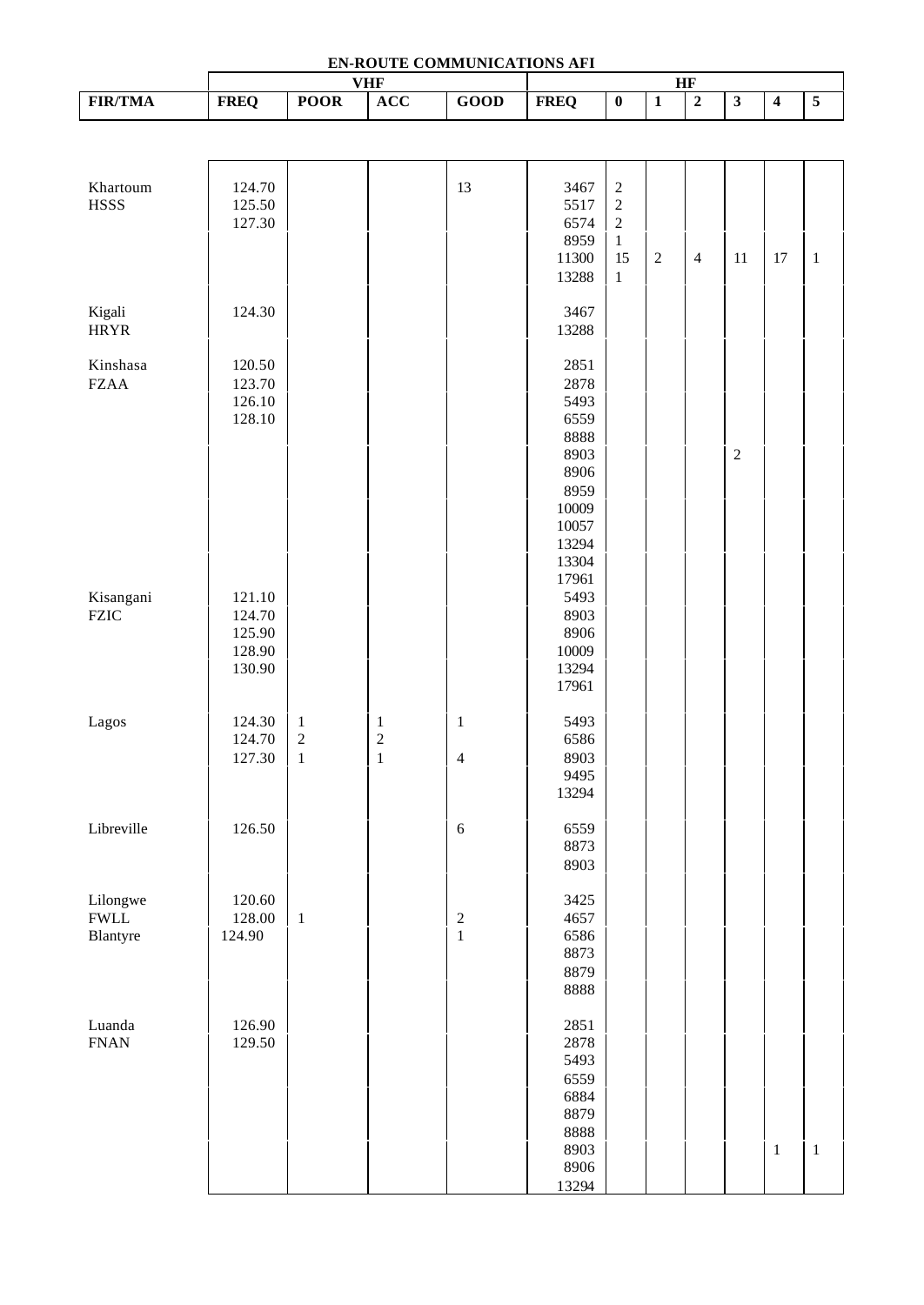| EN-ROUTE COMMUNICATIONS AFI<br><b>VHF</b><br>HF |                                                |                                                  |              |                                                                                |                                                                                                |                                                |                |                |                         |                         |                             |
|-------------------------------------------------|------------------------------------------------|--------------------------------------------------|--------------|--------------------------------------------------------------------------------|------------------------------------------------------------------------------------------------|------------------------------------------------|----------------|----------------|-------------------------|-------------------------|-----------------------------|
| <b>FIR/TMA</b>                                  | <b>FREQ</b>                                    | <b>POOR</b>                                      | <b>ACC</b>   | GOOD                                                                           | <b>FREQ</b>                                                                                    | $\overline{\mathbf{0}}$                        | $\overline{1}$ | $\overline{2}$ | $\overline{\mathbf{3}}$ | $\overline{\mathbf{4}}$ | $\overline{5}$              |
|                                                 |                                                |                                                  |              |                                                                                |                                                                                                |                                                |                |                |                         |                         |                             |
|                                                 |                                                |                                                  |              |                                                                                |                                                                                                |                                                |                |                |                         |                         |                             |
| Lubumbashi<br><b>FZQA</b>                       | 120.70                                         |                                                  |              |                                                                                | 5493<br>6915<br>8903<br>8906<br>10009<br>13294<br>17961                                        |                                                |                |                |                         |                         |                             |
| Lusaka<br>${\rm FLFI}$                          | 120.50<br>120.90<br>128.90                     |                                                  | $\,1\,$      | $\sqrt{2}$<br>$\,1$                                                            | 2878<br>5493<br>5634<br>6586<br>8873<br>8879<br>8888<br>8903<br>8906<br>8913<br>10009<br>13306 |                                                |                |                |                         |                         |                             |
| Maidiguri                                       | 120.70<br>123.10                               |                                                  |              |                                                                                | 5493<br>8903<br>9495                                                                           |                                                |                |                |                         |                         |                             |
| Maputo                                          | 121.30<br>127.30                               | $\mathbf{1}$                                     |              | $\frac{3}{2}$                                                                  |                                                                                                |                                                |                |                |                         |                         |                             |
| Maseru                                          | 120.70                                         |                                                  | $\mathbf{1}$ |                                                                                |                                                                                                |                                                |                |                |                         |                         |                             |
| Matsapa                                         | 124.90                                         |                                                  |              | $\sqrt{5}$                                                                     |                                                                                                |                                                |                |                |                         |                         |                             |
| Mauritius<br><b>FIMP</b>                        |                                                |                                                  |              |                                                                                | 3476<br>5634<br>8879<br>13306                                                                  |                                                |                |                |                         | $\,1\,$                 |                             |
| Mogadishu<br><b>HCSM</b>                        | 120.90<br>122.50<br>126.10                     |                                                  |              |                                                                                | 3467<br>5517<br>5658<br>7595<br>11300                                                          |                                                |                |                |                         |                         |                             |
| Nairobi<br><b>HKNA</b>                          | 118.50<br>119.70<br>121.30<br>122.30<br>124.90 | $\overline{4}$<br>$\mathbf{1}$<br>$\overline{4}$ | $\mathbf{1}$ | $\boldsymbol{6}$<br>$\overline{\mathcal{L}}$<br>$\overline{3}$<br>$\mathbf{1}$ | 3467<br>5517<br>5634<br>6559<br>7595<br>8879<br>8888<br>8903<br>8959<br>11300<br>13306         | $\mathbf{1}$<br>$\mathbf{1}$<br>$\mathfrak{Z}$ |                | $\sqrt{2}$     | $\,1$                   | $\boldsymbol{7}$        | $\ensuremath{\mathfrak{Z}}$ |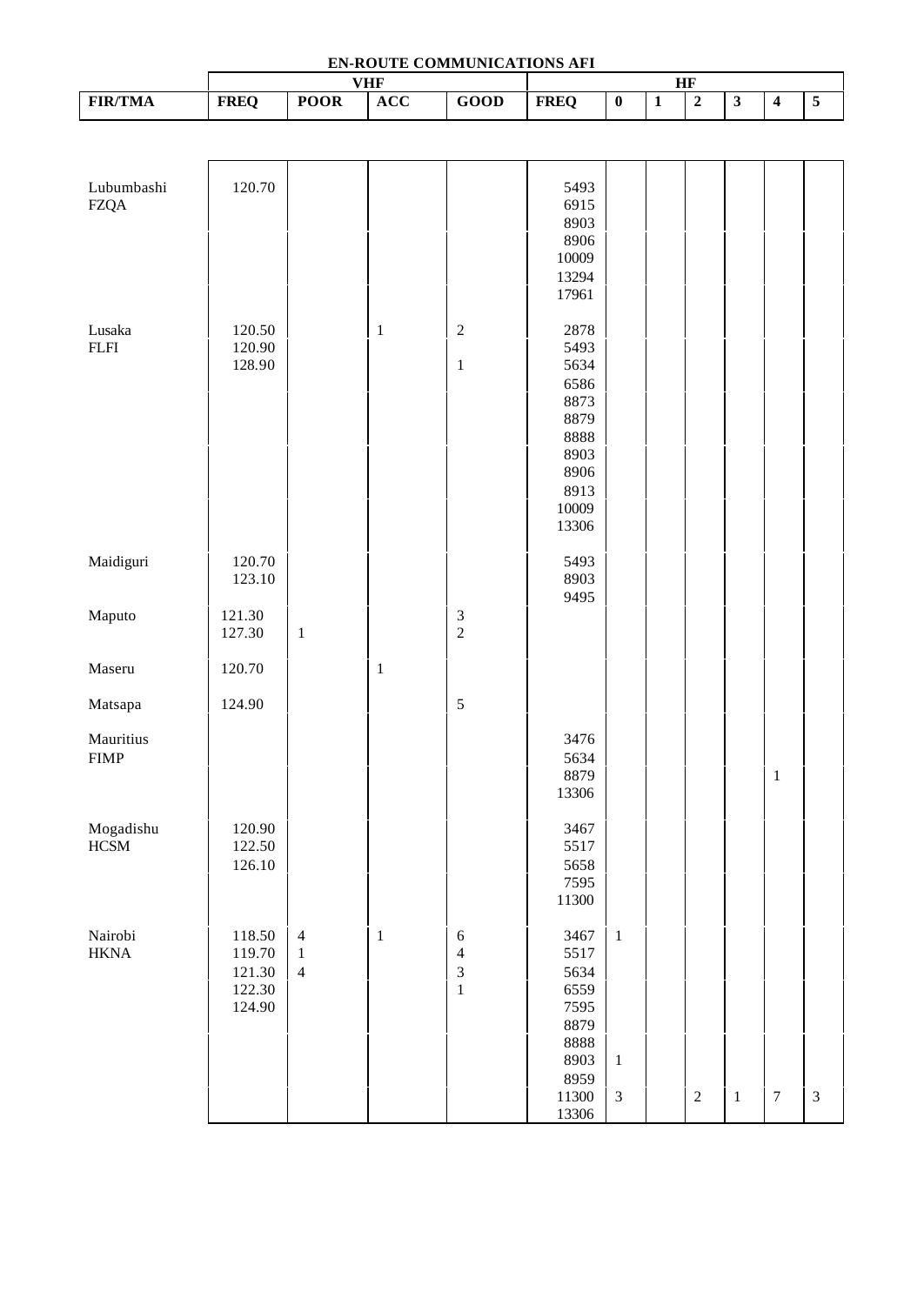| EN-ROUTE COMMUNICATIONS AFI |                  |                |            |                 |                                                               |                         |                |                |                         |                         |                         |
|-----------------------------|------------------|----------------|------------|-----------------|---------------------------------------------------------------|-------------------------|----------------|----------------|-------------------------|-------------------------|-------------------------|
|                             |                  |                | <b>VHF</b> |                 |                                                               |                         |                | HF             |                         |                         |                         |
| <b>FIR/TMA</b>              | <b>FREQ</b>      | <b>POOR</b>    | <b>ACC</b> | <b>GOOD</b>     | <b>FREQ</b>                                                   | $\overline{\mathbf{0}}$ | $\overline{1}$ | $\overline{2}$ | $\overline{\mathbf{3}}$ | $\overline{\mathbf{4}}$ | $\overline{\mathbf{5}}$ |
|                             |                  |                |            |                 |                                                               |                         |                |                |                         |                         |                         |
| N'Djamena<br><b>FTTT</b>    | 128.10<br>129.10 |                |            | $\sqrt{2}$      | 2878<br>5493<br>5652<br>8873                                  |                         |                |                |                         |                         |                         |
|                             |                  |                |            |                 | 8894<br>8903<br>13294                                         |                         | $\overline{2}$ |                | $\overline{3}$          | $\sqrt{2}$              | $\mathbf{1}$            |
| Niamey<br><b>DRRR</b>       | 126.10<br>131.30 |                |            | $\sqrt{2}$<br>9 | 2878<br>3419<br>5493<br>5652<br>6586<br>8894<br>8903<br>13273 |                         | $\mathbf{1}$   | $\overline{c}$ | 9                       | 16                      |                         |
| Port Elizabeth<br>FAPE      | 124.70<br>131.70 | $\overline{4}$ | $\sqrt{2}$ |                 | 13294                                                         |                         |                |                |                         |                         |                         |
| Roberts<br><b>GLRB</b>      | 124.50<br>128.10 |                |            | $\frac{2}{2}$   | 3452<br>6535<br>6673<br>8861                                  |                         |                |                |                         |                         |                         |
| Sal<br><b>GVSC</b>          | 127.10<br>128.30 |                |            |                 | 2854<br>6673<br>8861<br>11291<br>13315<br>13357<br>17955      |                         |                |                |                         |                         |                         |
| Sao Tome                    |                  |                |            |                 | 5493<br>8903<br>13294                                         |                         |                |                |                         |                         |                         |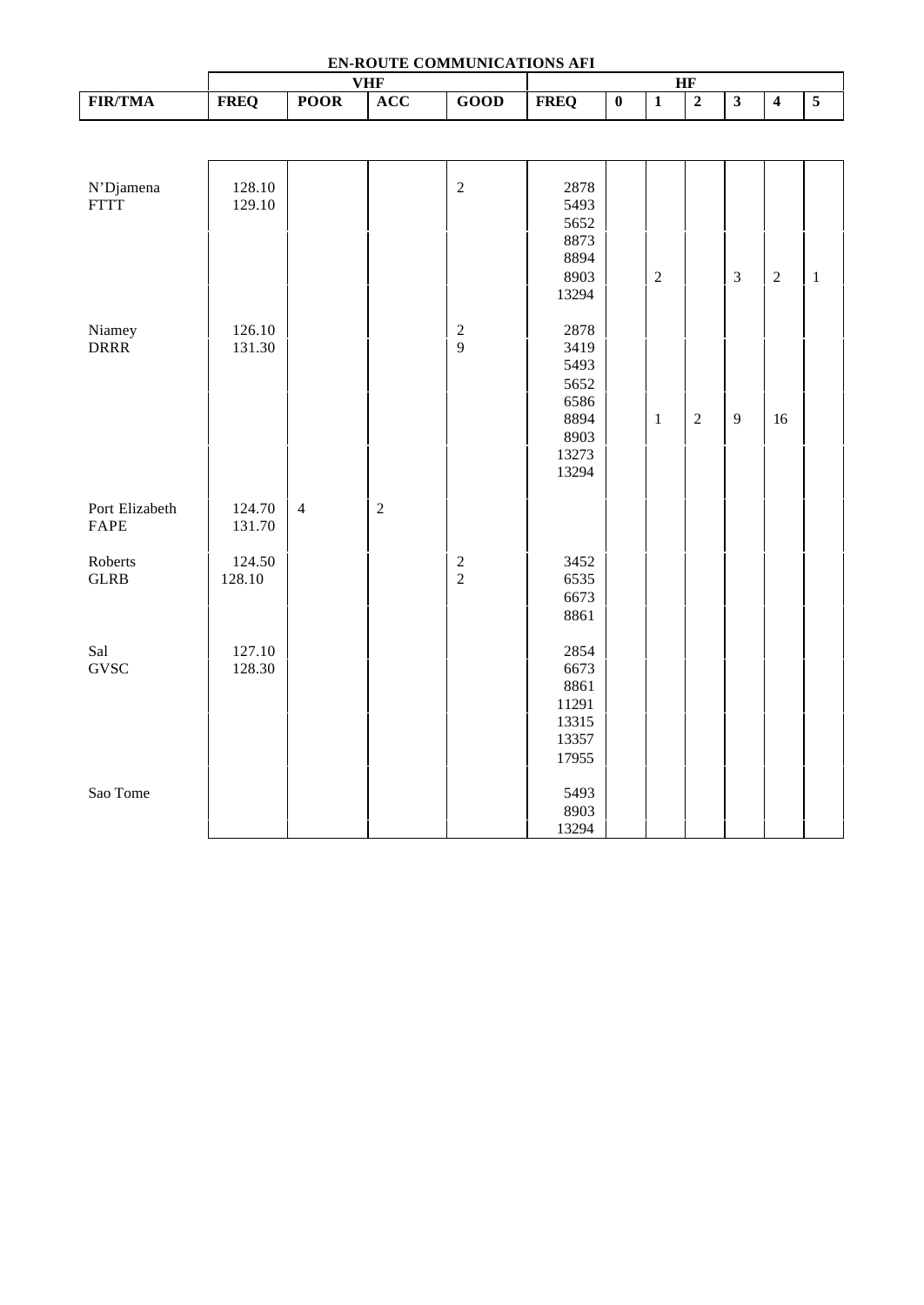| EN-ROUTE COMMUNICATIONS AFI |                  |             |              |                |                |                |                |                |                         |                         |                |
|-----------------------------|------------------|-------------|--------------|----------------|----------------|----------------|----------------|----------------|-------------------------|-------------------------|----------------|
|                             |                  |             | <b>VHF</b>   |                |                |                |                | HF             |                         |                         |                |
| <b>FIR/TMA</b>              | <b>FREQ</b>      | <b>POOR</b> | <b>ACC</b>   | GOOD           | <b>FREQ</b>    | $\pmb{0}$      | $\overline{1}$ | $\overline{2}$ | $\overline{\mathbf{3}}$ | $\overline{\mathbf{4}}$ | $\overline{5}$ |
|                             |                  |             |              |                |                |                |                |                |                         |                         |                |
|                             |                  |             |              |                |                |                |                |                |                         |                         |                |
| Seychelles                  | 120.20           |             |              |                | 3425           |                |                |                |                         |                         |                |
| <b>FSSS</b>                 |                  |             |              |                | 3467           |                |                |                |                         |                         |                |
|                             |                  |             |              |                | 3476           |                |                |                |                         |                         |                |
|                             |                  |             |              |                | 4657<br>5517   |                |                |                |                         |                         |                |
|                             |                  |             |              |                | 5634           |                |                |                |                         |                         |                |
|                             |                  |             |              |                | 5658           |                |                |                |                         |                         |                |
|                             |                  |             |              |                | 7595           |                |                |                |                         |                         |                |
|                             |                  |             |              |                | 8879           |                |                |                |                         |                         |                |
|                             |                  |             |              |                | 10018<br>11300 |                |                |                |                         |                         |                |
|                             |                  |             |              |                | 13288          |                |                |                |                         |                         |                |
|                             |                  |             |              |                | 13306          |                |                |                |                         |                         |                |
|                             |                  |             |              |                | 17961          |                |                |                |                         |                         |                |
| St. Denis                   | 127.20           |             |              | $\mathbf{1}$   | 3476           |                |                |                |                         |                         |                |
|                             |                  |             |              |                | 5634           |                |                |                |                         |                         |                |
|                             |                  |             |              |                | 8879           |                |                |                |                         |                         |                |
|                             |                  |             |              |                |                |                |                |                |                         |                         |                |
| Tamanrasset                 |                  |             |              |                | 3419           |                |                |                |                         |                         |                |
|                             |                  |             |              |                | 5652<br>8894   |                |                |                |                         |                         |                |
|                             |                  |             |              |                | 13273          |                |                |                |                         |                         |                |
|                             |                  |             |              |                | 17961          |                |                |                |                         |                         |                |
| Tripoli                     | 120.90           |             |              | $\mathfrak{Z}$ | 3419           |                |                |                |                         |                         |                |
| <b>HLLL</b>                 | 128.40           |             |              |                | 5517           | $\overline{2}$ |                |                | $\sqrt{2}$              | $\sqrt{2}$              |                |
|                             | 132.50           |             |              |                | 5652           |                |                |                |                         |                         |                |
|                             | 133.60           |             |              |                | 8894           |                |                |                |                         |                         |                |
|                             | 136.15           |             |              |                | 11300          | $\overline{2}$ | $\mathbf{1}$   | $1\,$          | $\boldsymbol{7}$        | $\,8\,$                 | $\overline{4}$ |
| Kufra                       | 121.90           |             |              | $\mathbf{1}$   | 13273<br>13315 |                |                |                |                         |                         |                |
|                             |                  |             |              |                |                |                |                |                |                         |                         |                |
| Tunis                       | 120.30           |             |              | $\mathbf{1}$   |                |                |                |                |                         |                         |                |
| <b>DTTC</b>                 | 120.70           |             |              |                |                |                |                |                |                         |                         |                |
|                             | 125.15<br>128.90 |             |              |                |                |                |                |                |                         |                         |                |
|                             | 129.30           |             |              | $\mathbf{1}$   |                |                |                |                |                         |                         |                |
|                             | 129.50           |             |              |                |                |                |                |                |                         |                         |                |
|                             | 132.55           |             |              | $\mathbf{1}$   |                |                |                |                |                         |                         |                |
| Windhoek                    |                  |             |              |                |                |                |                |                |                         |                         |                |
| <b>FYWH</b>                 | 124.70           | $\sqrt{2}$  | $\mathbf{1}$ | 13             | 8861<br>8888   |                |                |                |                         |                         |                |
|                             |                  |             |              |                |                |                |                |                |                         |                         |                |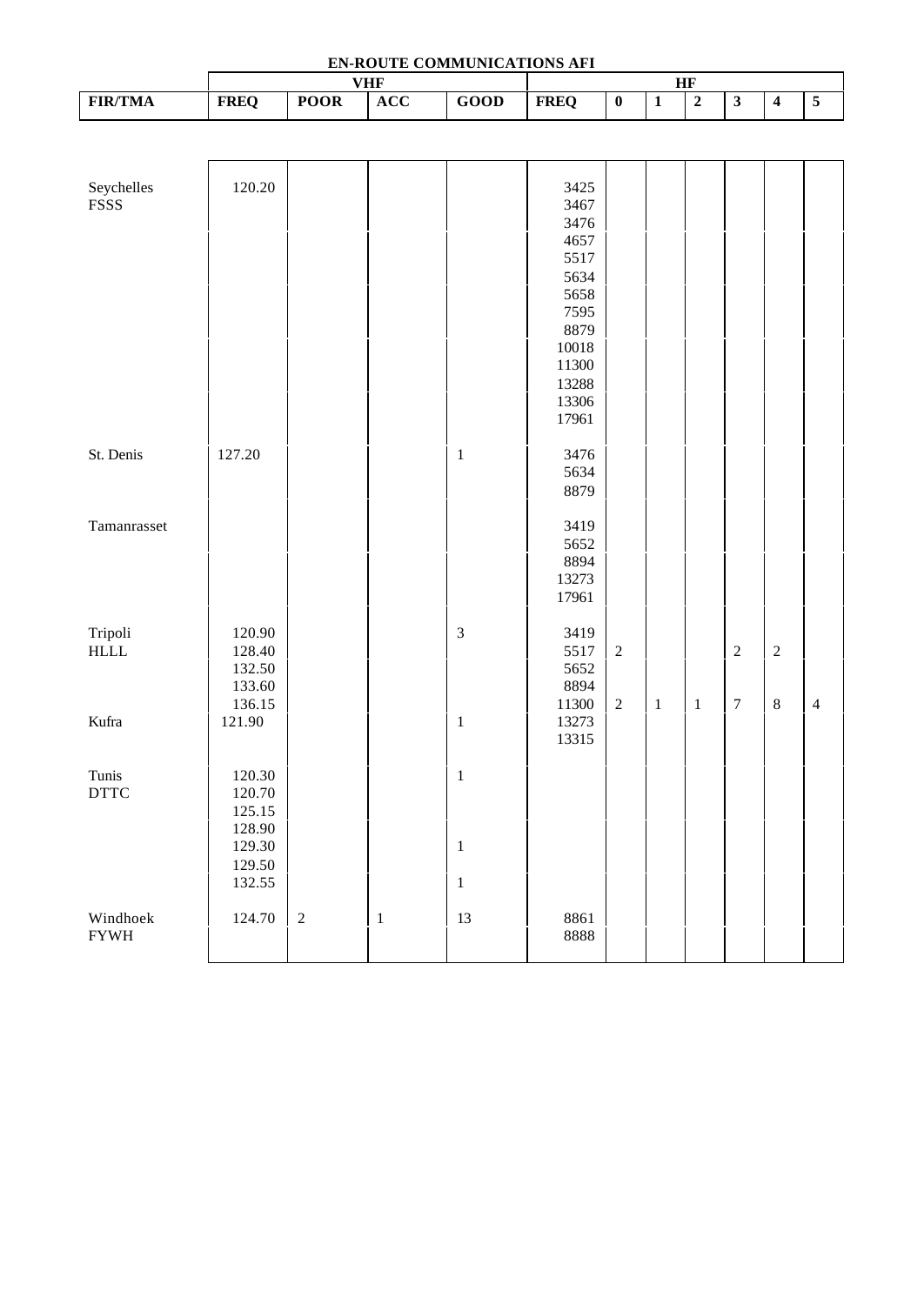# **EN-ROUTE COMMUNICATIONS MID E/W**

|                |             |             | <b>VHF</b> |                             | HF          |           |                |                |                         |                         |                |
|----------------|-------------|-------------|------------|-----------------------------|-------------|-----------|----------------|----------------|-------------------------|-------------------------|----------------|
| <b>FIR/TMA</b> | <b>FREQ</b> | <b>POOR</b> | ACC        | GOOD                        | <b>FREQ</b> | $\pmb{0}$ | $\overline{1}$ | $\overline{2}$ | $\overline{\mathbf{3}}$ | $\overline{\mathbf{4}}$ | $\overline{5}$ |
|                |             |             |            |                             |             |           |                |                |                         |                         |                |
| Aden           |             |             |            |                             | 3467        |           |                |                |                         |                         |                |
|                |             |             |            |                             | 5517        |           |                |                |                         |                         |                |
|                |             |             |            |                             | 5601        |           |                |                |                         |                         |                |
|                |             |             |            |                             | 5658        |           |                |                |                         |                         |                |
|                |             |             |            |                             | 5667        |           |                |                |                         |                         |                |
|                |             |             |            |                             | 7595        |           |                |                |                         |                         |                |
|                |             |             |            |                             | 8918        |           |                |                |                         |                         |                |
|                |             |             |            |                             | 8959        |           |                |                |                         |                         |                |
|                |             |             |            |                             | 8879        |           |                |                |                         |                         |                |
|                |             |             |            |                             | 10018       |           |                |                |                         |                         |                |
|                |             |             |            |                             | 11300       |           |                |                |                         |                         |                |
|                |             |             |            |                             | 13288       |           |                |                |                         |                         |                |
|                |             |             |            |                             |             |           |                |                |                         |                         |                |
| Amman          | 125.80      |             |            | $\ensuremath{\mathfrak{Z}}$ | 2992        |           |                |                |                         |                         |                |
| $\rm OJAC$     | 128.30      |             |            | $\overline{3}$              | 5667        |           |                |                |                         |                         |                |
|                | 128.50      |             |            | $\overline{c}$              | 8918        |           |                |                |                         |                         |                |
|                |             |             |            |                             | 13312       |           |                |                |                         |                         |                |
|                |             |             |            |                             |             |           |                |                |                         |                         |                |
| Baghdad        | 125.90      |             |            |                             | 2992        |           |                |                |                         |                         |                |
| <b>ORBS</b>    | 127.10      |             |            |                             | 5667        |           |                |                |                         |                         |                |
|                |             |             |            |                             | 8918        |           |                |                |                         |                         |                |
| Bahrain        | 126.70      |             |            | $\overline{3}$              | 2992        |           |                |                |                         |                         |                |
| OBBB           |             |             |            |                             | 5658        |           |                |                |                         |                         |                |
|                |             |             |            |                             | 5667        |           |                |                |                         |                         |                |
|                |             |             |            |                             | 8918        |           |                |                |                         |                         |                |
|                |             |             |            |                             | 13288       |           |                |                |                         |                         |                |
|                |             |             |            |                             | 13312       |           |                |                |                         |                         |                |
|                |             |             |            |                             |             |           |                |                |                         |                         |                |
| Beyrut         | 119.30      |             |            | $\sqrt{2}$                  |             |           |                |                |                         |                         |                |
|                | 123.70      |             |            |                             |             |           |                |                |                         |                         |                |
|                |             |             |            |                             |             |           |                |                |                         |                         |                |
| Damascus       | 120.00      |             |            | $\sqrt{5}$                  | 2992        |           |                |                |                         |                         |                |
| OSDI           | 121.30      |             |            |                             | 5667        |           |                |                |                         |                         |                |
|                |             |             |            |                             | 8918        |           |                |                |                         |                         |                |
|                |             |             |            |                             | 13312       |           |                |                |                         |                         |                |
|                |             |             |            |                             |             |           |                |                |                         |                         |                |
| Emirates       | 124.85      |             |            |                             |             |           |                |                |                         |                         |                |
| OMAE           | 129.50      |             |            |                             |             |           |                |                |                         |                         |                |
|                |             |             |            |                             |             |           |                |                |                         |                         |                |
| Jeddah         | 124.00      |             |            |                             | 5517        |           |                |                |                         |                         |                |
| ${\rm OEJD}$   | 126.50      |             |            |                             | 5667        |           |                |                |                         |                         |                |
|                | 128.10      |             |            |                             | 8918        |           |                |                |                         |                         |                |
|                | 132.30      |             |            |                             | 8959        |           |                |                |                         |                         |                |
|                | 132.70      |             |            |                             | 11300       |           |                |                |                         |                         |                |
|                | 133.30      |             |            | $\overline{4}$              | 13312       |           |                |                |                         |                         |                |
|                | 133.90      |             |            |                             |             |           |                |                |                         |                         |                |
|                | 134.00      |             |            |                             |             |           |                |                |                         |                         |                |
|                | 134.30      |             |            | $\sqrt{2}$                  |             |           |                |                |                         |                         |                |
|                | 134.40      |             |            |                             |             |           |                |                |                         |                         |                |
| Kuwait         | 125.30      |             |            | $\,1\,$                     | 2992        |           |                |                |                         |                         |                |
| OKAC           | 132.10      |             |            |                             | 5658        |           |                |                |                         |                         |                |
|                | 135.50      |             |            |                             | 5667        |           |                |                |                         |                         |                |
|                |             |             |            |                             | 8918        |           |                |                |                         |                         |                |
|                |             |             |            |                             | 13288       |           |                |                |                         |                         |                |
|                |             |             |            |                             | 13312       |           |                |                |                         |                         |                |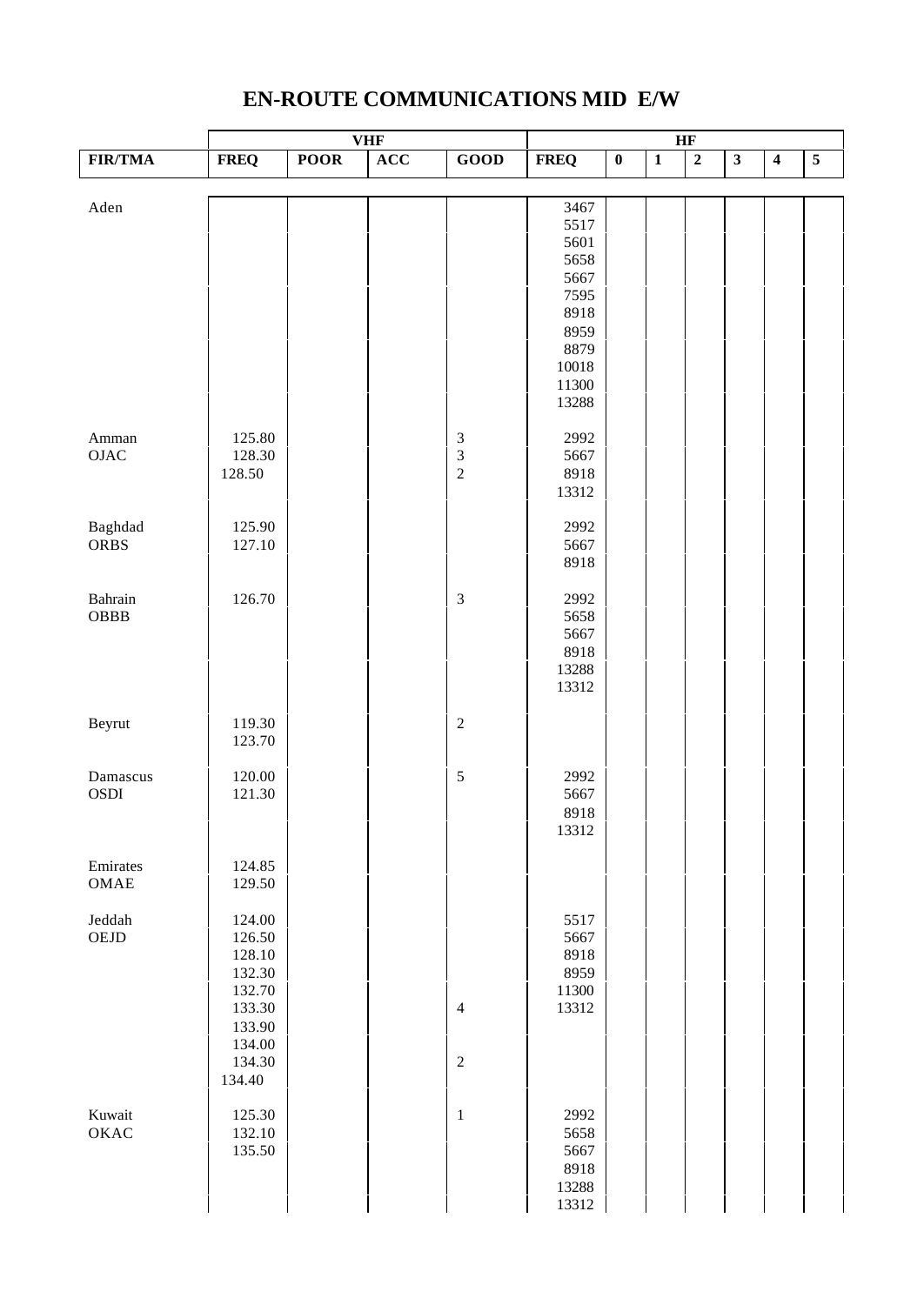| Muscat      | 123.95 |  |       | 3517      |  |  |  |
|-------------|--------|--|-------|-----------|--|--|--|
| $\rm{OOMM}$ | 124.55 |  |       | 5658      |  |  |  |
|             |        |  |       | 10018     |  |  |  |
|             |        |  |       | 11300     |  |  |  |
|             |        |  |       |           |  |  |  |
| Riyadh      | 126.00 |  |       | 3467      |  |  |  |
|             | 128.50 |  |       | 5667      |  |  |  |
|             |        |  |       | 8918      |  |  |  |
|             |        |  |       | 8959      |  |  |  |
|             |        |  |       | 11300     |  |  |  |
|             |        |  |       | 13288     |  |  |  |
|             |        |  |       |           |  |  |  |
| Sanaa       | 124.50 |  |       | 3467      |  |  |  |
|             |        |  |       |           |  |  |  |
| <b>OYSC</b> | 125.30 |  |       | 5517      |  |  |  |
|             |        |  |       | 5601      |  |  |  |
|             |        |  |       | 5658      |  |  |  |
|             |        |  |       | 7595      |  |  |  |
|             |        |  |       | 8879      |  |  |  |
|             |        |  |       | 10018     |  |  |  |
|             |        |  |       | 11300     |  |  |  |
|             |        |  |       |           |  |  |  |
| Teheran     |        |  |       | 5658      |  |  |  |
| $\rm OIIX$  |        |  |       | 5667      |  |  |  |
|             |        |  |       | 8918      |  |  |  |
|             |        |  |       | $10018\,$ |  |  |  |
|             |        |  |       | 13288     |  |  |  |
|             |        |  |       | 13312     |  |  |  |
|             |        |  |       |           |  |  |  |
| Tel Aviv    | 120.50 |  |       |           |  |  |  |
|             | 121.40 |  |       |           |  |  |  |
|             | 121.80 |  |       |           |  |  |  |
|             | 124.30 |  | $\,1$ |           |  |  |  |
|             | 128.90 |  |       |           |  |  |  |
|             | 129.20 |  |       |           |  |  |  |
|             |        |  |       |           |  |  |  |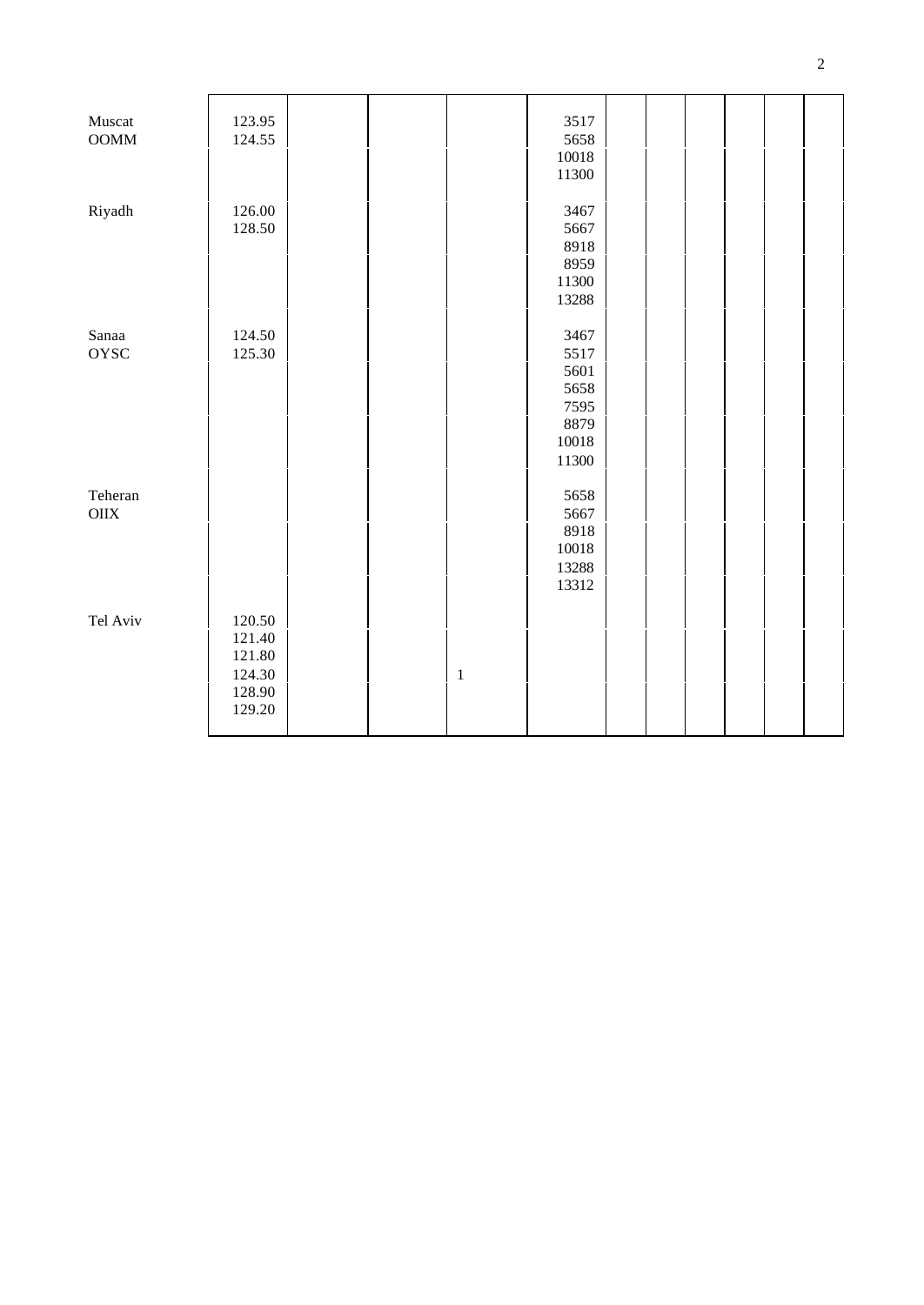| REF                                     | <b>SECTION NO.</b> |             |
|-----------------------------------------|--------------------|-------------|
| <b>IFALPA</b><br><b>DEFICIENCY FORM</b> |                    | <b>DF/9</b> |

|                                                                                                                                                                                                                                                            |                                                    | Dear Colleague: IFALPA is in the process of gathering data for the study of the compliance with ICAO Standards and   |
|------------------------------------------------------------------------------------------------------------------------------------------------------------------------------------------------------------------------------------------------------------|----------------------------------------------------|----------------------------------------------------------------------------------------------------------------------|
|                                                                                                                                                                                                                                                            |                                                    | Recommended Practices. We would appreciate your completion of this form Please return it to your Member Association. |
| DATE:<br>$\mathcal{L} = \mathcal{L} = \mathcal{L} = \mathcal{L} \mathcal{L} = \mathcal{L} \mathcal{L} \mathcal{L} = \mathcal{L} \mathcal{L} \mathcal{L} \mathcal{L} = \mathcal{L} \mathcal{L} \mathcal{L} \mathcal{L} \mathcal{L} \mathcal{L} \mathcal{L}$ | <b>NAME</b> (optional)                             |                                                                                                                      |
| <b>FLIGHT NO:</b>                                                                                                                                                                                                                                          | <b>FROM:</b><br>(Please add ICAO and/or IATA code) | TO:                                                                                                                  |

#### **EN-ROUTE NAVIGATION**: **Unserviceable Navigation Aids**

| No. | <b>FIR</b> | <b>NAV AID Ident/freq</b> | <b>VOR /DME / NDB</b> | <b>Published by NOTAM</b> |    |
|-----|------------|---------------------------|-----------------------|---------------------------|----|
|     |            |                           |                       | <b>YES</b>                | NO |
|     |            |                           |                       | <b>YES</b>                | NO |
|     |            |                           |                       | <b>YES</b>                | NO |
|     |            |                           |                       | <b>YES</b>                | NO |
|     |            |                           |                       | <b>YES</b>                | NO |

### **EN-ROUTE COMMUNICATIONS**:

| $\mathbf{N}\mathbf{o}$  | <b>GND Stn</b><br><b>Call Sign</b> | Waypoint | Freq | <b>Time</b><br>(HF) | Congestion<br>Low/Med/High | Freq in use for<br>gnd - gnd coms | <b>Readability</b> |  |                |              |   |   |
|-------------------------|------------------------------------|----------|------|---------------------|----------------------------|-----------------------------------|--------------------|--|----------------|--------------|---|---|
|                         |                                    |          |      |                     |                            |                                   | $\bf{0}$           |  | $\overline{2}$ | $\mathbf{3}$ | 4 | 5 |
| $\vert$ 1               |                                    |          |      |                     |                            | Yes/No                            |                    |  |                |              |   |   |
| $\overline{2}$          |                                    |          |      |                     |                            |                                   |                    |  |                |              |   |   |
| $\mathbf{3}$            |                                    |          |      |                     |                            |                                   |                    |  |                |              |   |   |
| $\overline{\mathbf{4}}$ |                                    |          |      |                     |                            |                                   |                    |  |                |              |   |   |
| 5                       |                                    |          |      |                     |                            |                                   |                    |  |                |              |   |   |
| 6                       |                                    |          |      |                     |                            |                                   |                    |  |                |              |   |   |
| $\overline{7}$          |                                    |          |      |                     |                            |                                   |                    |  |                |              |   |   |
| 8                       |                                    |          |      |                     |                            |                                   |                    |  |                |              |   |   |
| $\overline{9}$          |                                    |          |      |                     |                            |                                   |                    |  |                |              |   |   |
| 10                      |                                    |          |      |                     |                            |                                   |                    |  |                |              |   |   |

**0 – no contact, 1 - unreadable, 2 – readable now & then, 3 – readable but with difficulty, 4- readable, 5 – perfectly readable**

### **APPROACH/AERODROME COMMUNICATION**

| Good<br>Aerodrome Communication (including Tower)<br>Acceptable                  |       |
|----------------------------------------------------------------------------------|-------|
|                                                                                  | Poor* |
| N/A<br>Congestion due frequency sharing (appr-twr/twr-gnd)<br>Good<br>Acceptable | Poor* |

\* please specify in Any Other Comments box on reverse side

## **APPROACH AND LANDING – Runway Used ……………………….**

| A           | Type of approach executed:                               | <b>ILS</b> | LLZ                  | <b>VOR</b> | <b>VOR</b> | <b>NDB</b> | <b>Circling</b> |
|-------------|----------------------------------------------------------|------------|----------------------|------------|------------|------------|-----------------|
|             |                                                          |            | <b>DME</b>           | <b>DME</b> |            |            | <b>Visual</b>   |
| B           | Was Radar Service provided:                              |            | <b>YES</b>           | NO         |            | N/A        |                 |
| $\mathbf C$ | Quality of Radar Service provided:                       |            | Good                 | Acceptable |            | Poor       |                 |
| D           | Quality of Appr. Nav Aids used:                          |            | Good                 | Acceptable |            | Poor       |                 |
| E           | Unserviceable aids / services published by <b>NOTAM?</b> |            | <b>YES</b><br>$NO^*$ |            |            | N/A        |                 |
| $F^*$       | Please specify which u/s Navaids were not NOTAMed        |            |                      |            |            |            |                 |